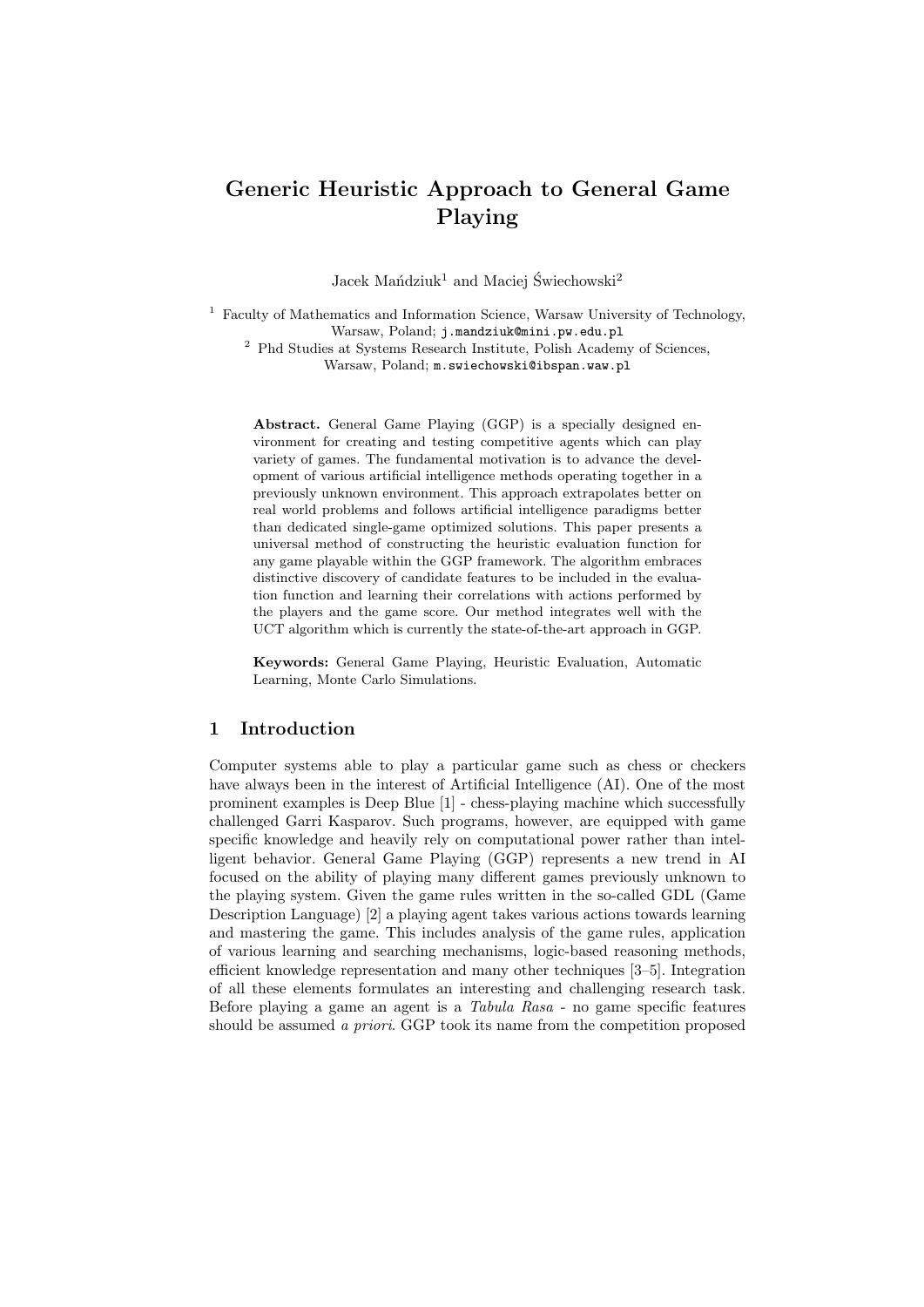by Stanford Logic Group in 2005. It is held annually at AAAI (or IJCAI in 2011) conferences. Playing environment contains central unit called Gamemaster and remote playing agents called Game Players. Game Players communicate via http protocol with the Gamemaster only whose role is to provide players with the rules in the GDL, running the game, sending control messages and receiving responses. Gamemaster also includes its own GDL reasoning mechanism in order to validate legality of the players' moves and updates the state. If an agent responded with an illegal move, a random move would be selected for them. Each agent is then notified about moves performed by other players. The contest features two timers: a move clock and a start clock. The first one counts time available for notifying the Gamemaster about selected action and the latter represents time for preparation before the actual start of the game. Hence, the start clock defines room for application of various pre-game learning strategies.

#### 1.1 The Class of Considered Games

Any game which is finite, deterministic and synchronous can be played within GGP framework. The term finite should be understood as finite number of players and available actions (moves) in any game state and finite number of states. One distinguished state is marked as initial and at least one as terminal. Each terminal state has goal values defined for each player. Goal values range from 0 to 100. Due to deterministic nature of the game a state can change only as a result of performed move and there is no randomness. Players perform moves simultaneously (synchronously) during the update phase, but turn-based games can be easily simulated with the use of no-operation moves. In this scenario, for all players but one players the no-operation move is the only legal move available for them in the current state.

## 1.2 Game Description Language

GDL is a formal first-order logic language with the structure strictly following Datalog [2], which in turn is a subset of Prolog. Terms used in game descriptions compose sentences that are true in particular states. There are a few distinguished keywords which cannot be redefined. As an example a partial listing of Tic-Tac-Toe game written in GDL is presented below.

```
(role xplayer) (role oplayer)
(init (cell 1 1 b)) (init (cell 1 2 b))
   ***
(init (cell 3 3 b))
(init (control xplayer))
(\leq - (next (cell ?m ?n x))
    (does xplayer (mark ?m ?n))
    (true (cell ?m ?n b)))
   ***
(<= (next (control oplayer) (true (control xplayer)))
(\leq - (row ?m ?x)
```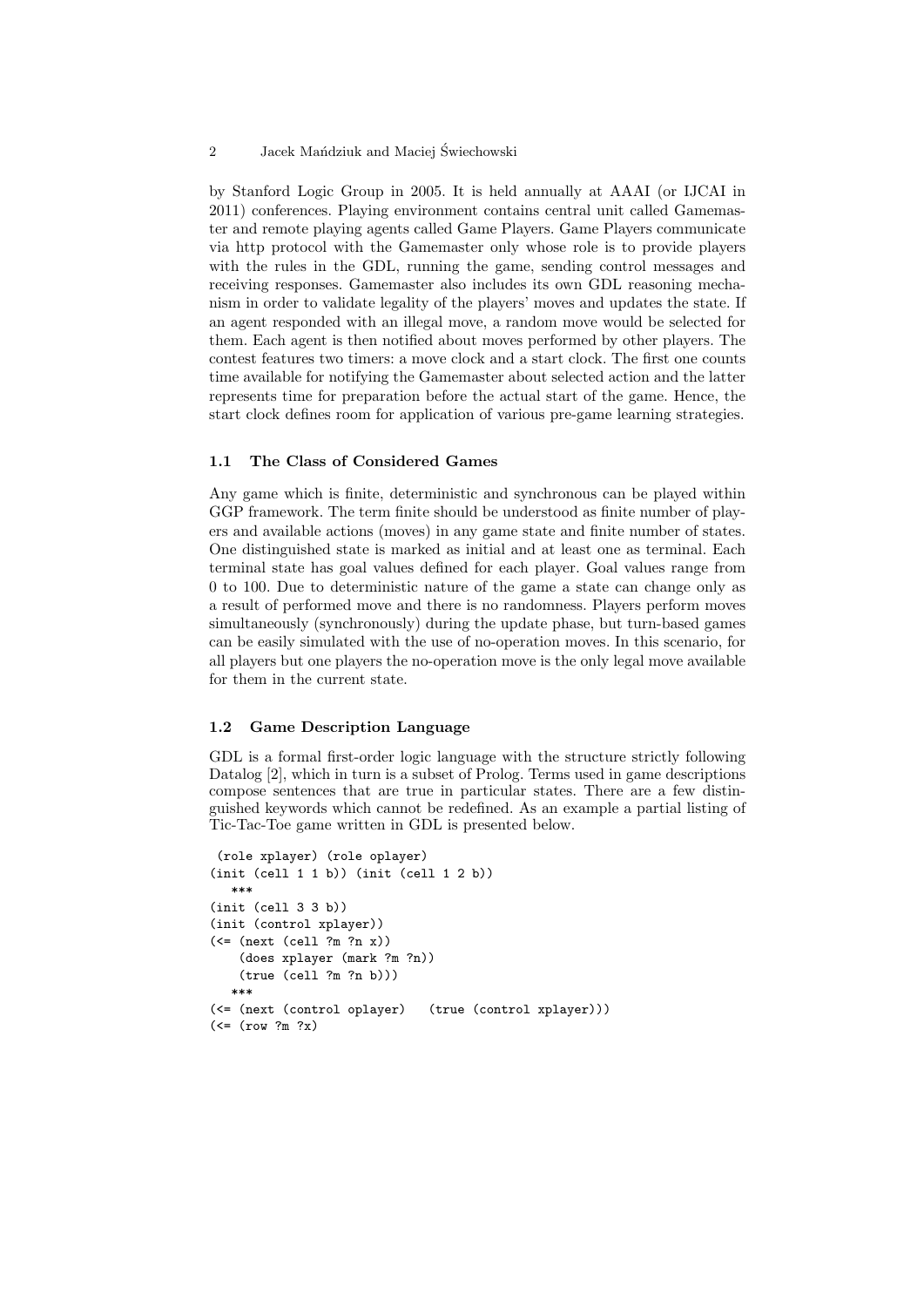```
(true (cell ?m 1 ?x))
    (true (cell ?m 2 ?x))
    (true (cell ?m 3 ?x)))
   ***
(<= (legal ?w (mark ?x ?y))
    (true (cell ?x ?y b))
    (true (control ?w)))
(<= (legal xplayer noop) (true (control oplayer)))
(<= (goal xplayer 100) (line x))
(<= (goal xplayer 50)
    (not (line x))
    (not (line o))
    (not open))
(<= (goal xplayer 0) (line o))
   ***
(<= terminal (line x)) (<= terminal (line o)) (<= terminal (not
open))
```
[A subset of Tic-Tac-Toe game definition downloaded from Dresden GGP Server [6]] A complete set of keywords consists of the following elements: role, init, true, does, next, legal, goal, terminal, distinct. They are used to define the initial state, legal moves, state update procedure as well as game terminal states and goals accomplishment. A more detailed description of all keywords can be found in [2]. There are also logical operators available in GDL, such as *not, or,* and  $\leq$ A special symbol ? is used to make an argument a variable - in this case a set of symbols satisfying the truth condition is to be calculated. For example: relation (cell ?m 1 ?x) has two variable arguments (?m ?x) and one constant (1). Negation and recursion, in restricted form, are both part of the language too.

# 2 State-of-the-art

GGP annual competition provides an environment for testing the strength of game playing algorithms. Last years were dominated by two winning approaches: CadiaPlayer (2007, 2008) presented in [7] and Ary (2009, 2010) described in [8]. Both agents rely on performing Monte Carlo simulations (MCS) aimed at learning the game and incrementally building the game tree. This solution was inspired by Go playing agents [9]. MCS perform random play from the current state to the terminal state. The goal value is then obtained and stored in the current node of the tree. Storing the entire tree in memory using all visited nodes on simulation paths would quickly exceed the available memory. Therefore, only one node, representing the first action, is added after a single simulation [7]. The most popular variant of MCS is known as Upper Confidence Bounds Applied for Trees (UCT) method [9] which efficiently keeps balance between exploration and exploitation. As the name suggests, the UCT method is a generalization of the Upper Confidence Bounds (UCB) [10] which can be used, for example, to learn the payoff distribution of slot machines in a casino. The goal of UCT is to perform MCS as wisely as possible taking advantage of the knowledge acquired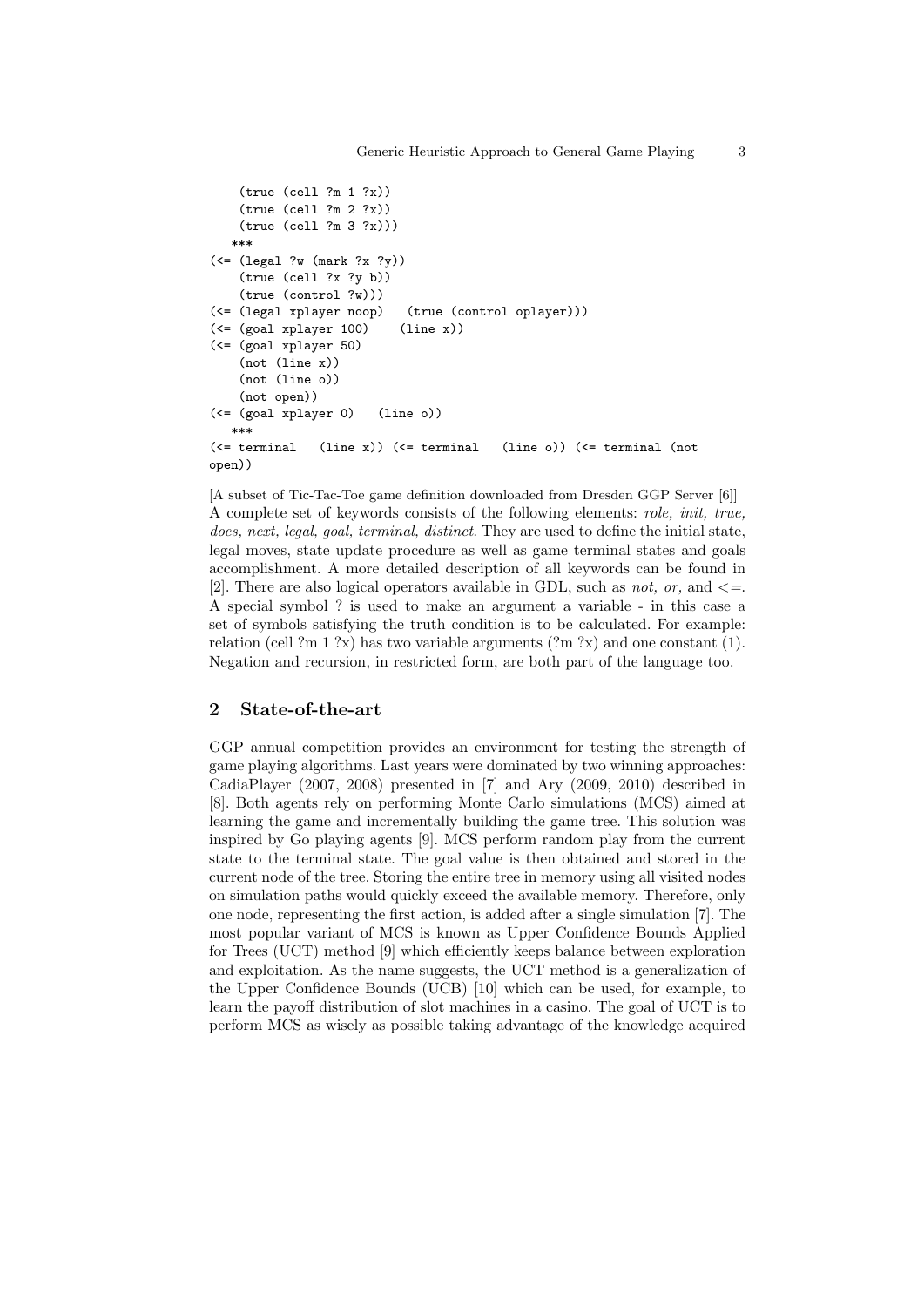so far. In each node the algorithm checks if all possible moves in the associated position have already been tried at least once during simulation (therefore they possess initial MC estimations). If not, one of the unvisited child nodes is chosen at random. Otherwise (i.e. in case all successors of the current node have been visited at least once), the move  $a^*$  is chosen according to the following rule:

$$
a^* = arg \max_{a \in A(s)} \left\{ Q(s, a) + C \sqrt{\frac{\ln\left[N(s)\right]}{N(s, a)} \right\} \tag{1}
$$

where  $a$  - is an action;  $s$  - the current state;  $A(s)$  - a set of actions available in state s;  $Q(s,a)$  - an evaluation of performing action a in state s;  $N(s)$  - a number of previous visits of state s;  $N(s,a)$  - the number of times an action has been sampled in state  $s$ ;  $C$  - a coefficient defining a degree to which the bonus (second component) should be considered. UCT-based players, such as the above-mentioned Ary and Cadia build a game tree gradually. Each node stores the average payoff, obtained by those MCS, in which it was visited on the path of play. Simulations are not terminated when the start time elapses but continue through the entire GGP episode. During the actual game, if a player chooses an action stored in a node, that node becomes a new tree root (i.e. all higher branches are deleted, because they are not needed anymore). A new simulation always runs from the current game state. Most of the UCT based players share the basic idea described above but differ by employing specific search control mechanism to optimize tree exploration [11]. .

# 3 Automatic Construction of the Evaluation Function

One of the potential enhancements of purely simulation-based UCT implementation is combining it with the use of some kind of evaluation function. Due to wide variety of GGP games it is hardly (if at all) possible to design such a generallyapplicable function a priori and only tune its coefficients for a particular game. Despite the above difficulties, several researchers have explored this possibility and some heuristic approaches to General Game Playing used predefined candidates for the evaluation procedure. ClunePlayer [12] considered mobility, payoff and termination stability. Fluxplayer [13], harnessed predefined syntactic templates for common game features like board definition or successor relation. Fluxplayer's heuristic construction mechanism is an extension to the idea derived earlier in [15]. Another noteworthy approach, adopted by OGRE player [16], focuses mainly on board games. It uses the so-called evaluators. The game structure evaluators are distance-initial, distance-to-target, count-pieces and occupied-columns whereas game definition evaluators are count-moves, depth, exact, pattern and purse [16]. OGRE came 4-th out of 12 entrants in 2006 competition winning 34% of the matches [17].

Generally speaking, all the above-mentioned methods were geared towards standard two players board games and, in random environment, they tend to lose againts UCT-based players. Our approach constructs features that are completely independent of particular game definition. The key difference is that no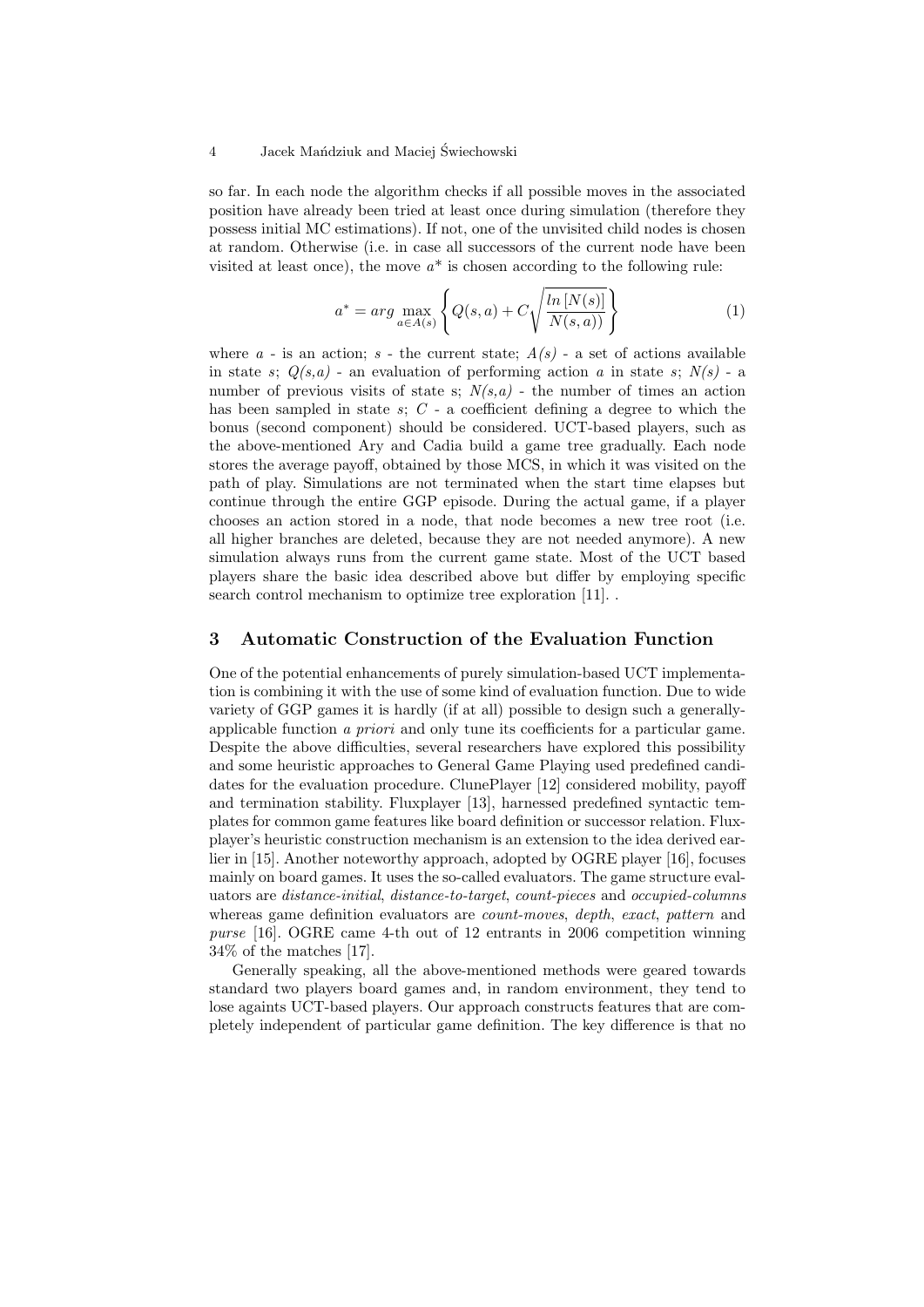predefined templates are present. Its underpinning idea is related to identification of meaningful numbers from the symbol representation. Before going into details let us introduce database-like vocabulary used to describe the elements of GDL.

- $A$  row is a complete term in GDL that describes the game fact in a particular state. By a fact we mean a statement which is true. A row consists of a name of the fact and its arguments (called symbols).
- $A$  table is a name of the row; in our example it is *cell. TableRows* are all rows sharing a common name;
- $A$  column is a set of symbols at a fixed position in rows' argument lists.

The proposed algorithm for automatic construction of the evaluation function for a given GGP game consists of three phases: selection, construction and play.

#### 3.1 Selection Phase

The aim of this phase is to select the candidate features for heuristic function. The main idea is to track cardinality of three kinds of objects:

- For a given table count its rows ( $\mathit{TableRows}$ );
- For a given table, column index and symbol count the symbol occurrences in the corresponding column in the table  $(ColumnSymbols)$ ;
- For a given table, column index and symbol extract the set of rows with the matching symbol in the corresponding column in a given table  $(Sumbol$ -Rows).

The essential part of the algorithm is the way the features are counted. This issue is described in detail below.

Selection phase - step 1 - parallel simulations In the first selection phase TableRows and ColumnSymbols are found. Not all of them are selected but only those with occurrence count varying during the game in a manner which depends on the performed moves. It means that, if for a current game state all legal moves produce pairwise equal changes to the object's quantity, then such occurrence is neglected by the algorithm. The motivation behind this constraint is to discard all features a player has no impact on (such as counters, timers, control, board cells count etc.) and focus on real move consequences. In order to perform the selection, N simulations with random move making are launched in parallel. Parameter N can be tuned depending on how much time is available. Tests show that 3-4 parallel simulations are usually sufficient. This phase terminates when there is only one or none unfinished simulations left. At each simulation step TableRows and ColumnSymbols are counted independently for each simulation and their counters are tested against each other. If a difference occurs, an object (a table with all its TableRows or ColumnSymbol) is marked as changing and excluded from further tests. It is important to note that a difference is computed only between the same steps of each of (different) simulations. No difference is computed between consecutive steps. Objects marked as changing are stored for further use.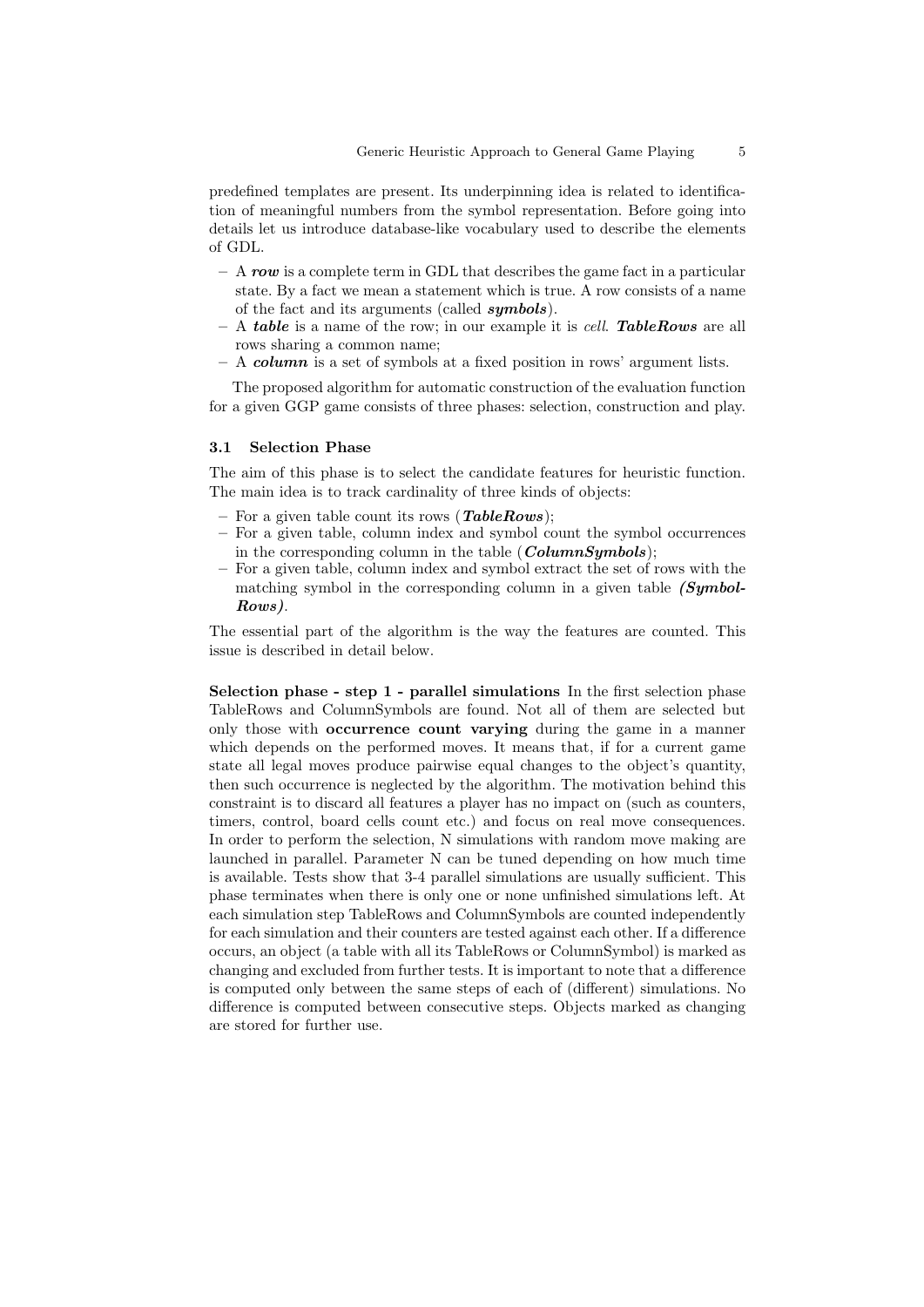Selection phase - step 2 - extracting symbols In the second step of selection phase, only one complete random simulation is performed. Let  $(s_1, s_2, s_3,$  $\ldots, s_{n-1}, s_n$  represent consecutive states present during the simulated game. After reaching each state  $s_i$  two additional random moves are simulated that lead to hypothetical states  $s_{ij}$  and  $s_{ik}$ . The difference between the two new states  $s_{ij}$ and  $s_{ik}$  is analyzed from the heuristic selection viewpoint. The main simulation continues as if it was not affected by the two moves and SymbolRows sets are constructed for each symbol. The general idea behind this part of the algorithm is to filter symbols which express the most important features within the relation. The most important features are usually dynamic and the rest of symbols which they appear with, represent their properties which vary from state to state. Therefore features supposed to play important role will change their set of properties often. The following measure of symbols' variation was used:

$$
val = 1 - \frac{2 * |A_{ij} \cap A_{ik}|}{|A_{ij}| + |A_{ik}|} \tag{2}
$$

where  $A_{ij}$  and  $A_{ik}$  denote SymbolRows for a particular symbol in states  $s_{ij}$  and  $s_{ik}$ . Formula (2) is used to calculate variation of each symbol during the selection step. The most varying symbol (with the highest computed value) at each step is marked as changing and becomes a candidate for further heuristic weighting. If a selected symbol has already been marked before, this new selection is ignored.

#### 3.2 Construction of a Heuristic Function

During the selection phase some objects marked as changing are captured. These can either be TableRows, ColumnSymbols or SymbolRows. The occurrence count is correlated with the actions selected by a player during the game. The purpose of the construction phase is to approximate the correlation factor by assigning weights to the counters. Here come MCS with preferable UCT enhancement which are run until the time is up. These MCS are used to assign weights to discovered elements of the evaluation function. The following pseudocode describes the weight-learning phase:

```
ConstructHeuristic(TimeLimit,Player)
While(currentTime < TimeLimit)
   Start a new simulation S
   While S not finished
       SavedStates->Push(S->State)
        S->Advance
   If IsSuccess(S->State,Player)
        CountOccurences(SavedStates)
      CountAverages()
      AddAverages(WinAverageList);
   Else If IsFail(S->State,Player)
   CountOccurences(SavedStates)
      CountAverages()
      AddAverages(LossAverageList);
```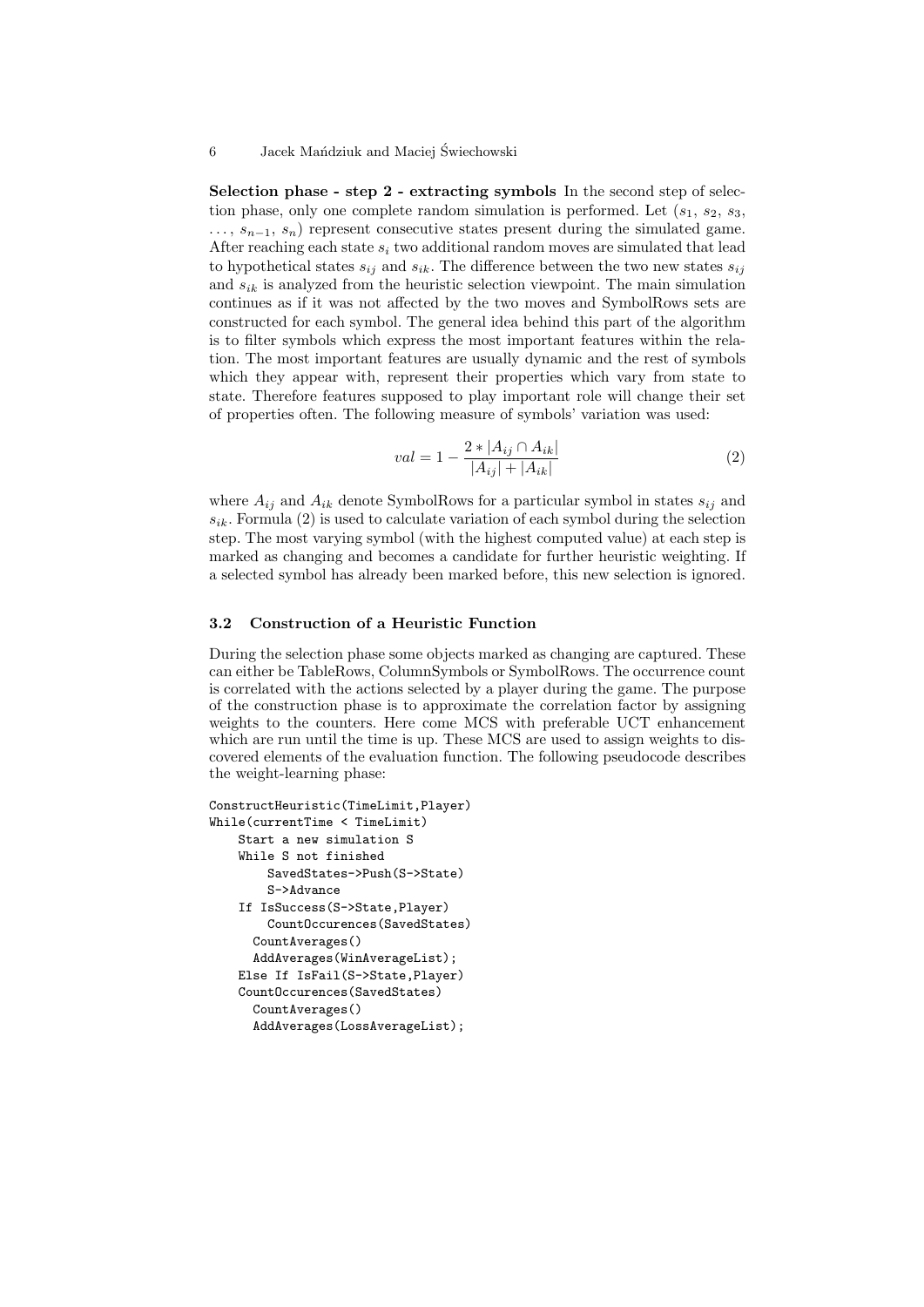```
For each heuristic object:
    Count winAverage
    Count lossAverage
  weight = C*(winAverage - lossAverage)/MaxValueEnd
```
[A pseudocode of the weights-learning phase.]

Although the detailed algorithm appears to be rather complicated, its underlying idea is quite simple. During simulations the counting procedure is performed and the game-average result is computed. This value is put into collection of either 'win values' or 'loss values' depending on the game result assigned to the player for whom the heuristic is being defined. The distinction between a won and lost game can be defined in various ways. In our approach it was:

```
AverageResult =
(MaxResult - MinResult)/2 If(Result > AverageResult)
    Win = true
Else If(Result < AverageResult)
    Loss = true;
Else //no action
    Win = Loss = false
```
[A pseudocode for determining the win or loss. MaxResult and MinResult come from the GDL definition.]

In the final step of this phase, game-average values from win and loss collections are transformed into single averages for won and lost games independently. For each counter the maximum occurrence ever (MaxValue) is monitored and used for the normalization purpose (see an example below).

```
//Data structures after a completed simulation:
CurrentGameValues = [6,4,2,0] //symbol occurrences
WinAverageValues = [4.5, 4.5]
LossAverageValues = [3,2]
MaxValue = 6//Computing current average
CurrentAverage = (6+4+2+0)/4 = 3//Let assume the game was won
WinAverageValues = [4.5, 4.5, 3] //3 is added
//Computing single average values for won and lost games
WinAverage = (4.5+4.5+3)/3 = 4LossAverage = (3+2)/2 = 2.5
```
[Illustration of how the average values are computed.]

The heuristic value for each object is computed according to the following formula:

$$
weight = C * \frac{WinAverage - LossAverage}{MaxValue}
$$
 (3)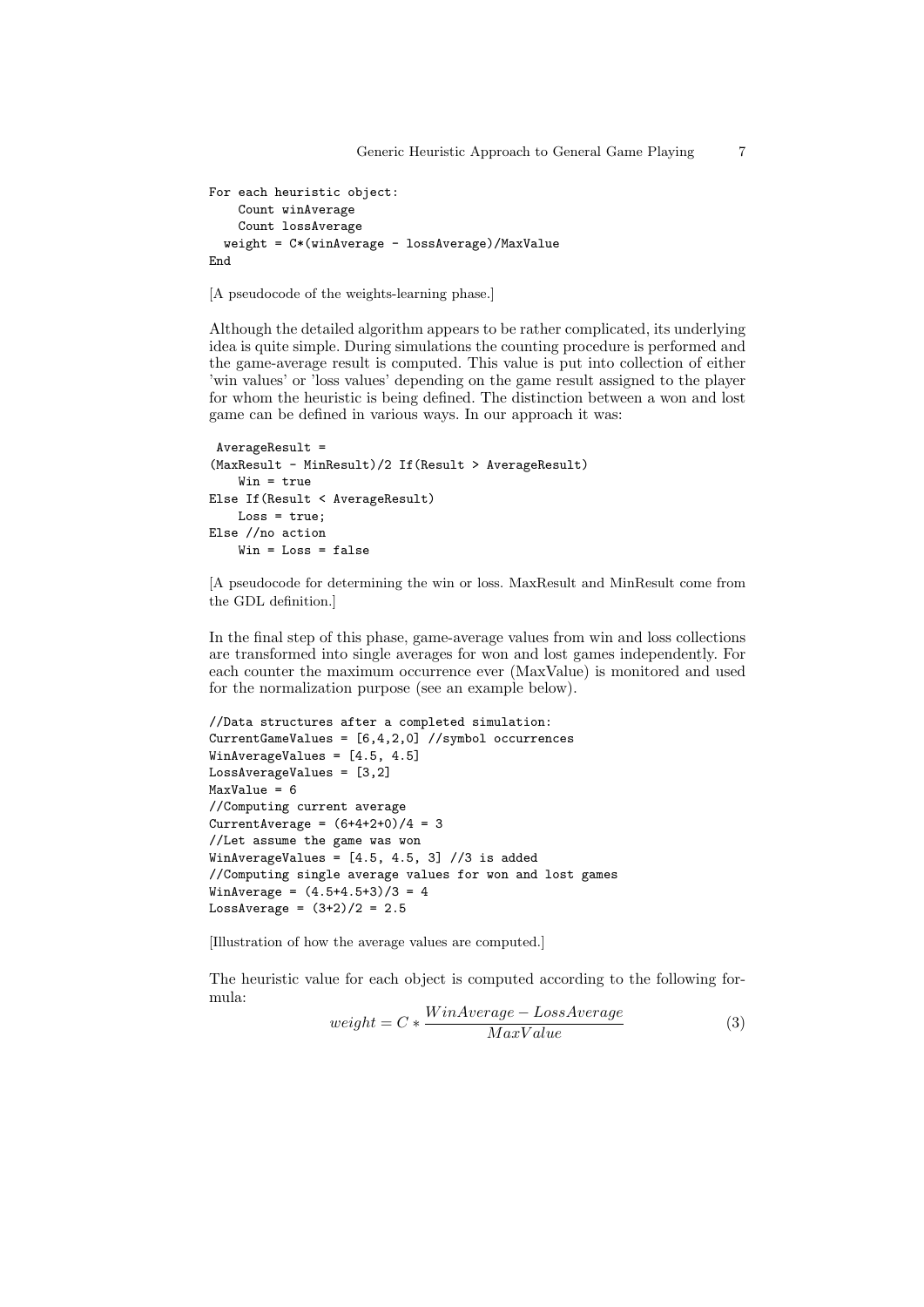where  $C$  is a constant parameter for each of the three types of heuristic elements. In the current implementation of the system we use  $C = 1.0$  for both TableRows and ColumnSymbols and  $C = 0.2$  for SymbolRows. Concrete rows, counted for symbols, have lesser weights in order to force them to be used if no legal action positively changes TableRows or ColumnSymbols. The final evaluation function is a linear combination of the numbers of occurrences of the elements multiplied by the computed weights.

## 3.3 The Use of the Heuristic Function

The evaluation method constructed as described in sections 3.1 - 3.2 takes game state as an input, performs weights calculation according to (3) and returns a single floating point value. Such automatically constructed heuristic can be taken advantage of in several ways by the playing agent. It can be used for

- (1) evaluation of each legal move in order to choose the heuristically best one;
- (2) incremental building of a min-max inspired game tree (in that case a distinct heuristic function is maintained for each player);
- (3) sorting unplayed actions in the classic  $MC + UCT$  solution (evaluation function helps to determine which branches should be tried first);
- (4) to replace the whole or part of the MC phase with certain probability in the classic  $MC + UCT$  approach [14].

In the experimental evaluation of the proposed method our focus was on facets (2). We decided to fully utilize start clock on heuristic function construction and move clock for min-max tree search. Such distribution was chosen because it is natural and easy to maintain. However, for some games a different balance might be more beneficial.

# 4 Empirical Results

An agent using the heuristic function was tested against reference UCT solution based on CadiaPlayer description [7] in several games downloaded from the Dresden General Game Playing Server site [6]. The main criterion for choosing games was to focus on most widely recognized games of various rules and complexity. The games included bomberman, breakthrough, checkers, chess, connnectfour, farmers, othello, pacman, tic-tac-toe, sheep and wolf and wallmaze. Each of these 11 games was played 80 times with four different pairs of clocks settings (start clock, move clock), i.e. (16T,2T), (32T,4T), (64T,8T) and (128T,16T) where T is a game-specific parameter proportional to the average time of one random simulation from the beginning to the end for particular game. The exact value depends on game complexity. In each case, in half of the games the Heuristic Player (our algorithm) was making the first move and it the remaining half of them the UCT was the initial player.

In majority of tested games interesting features were selected for the heuristics. For example high value is always assigned in chess to the TableRow check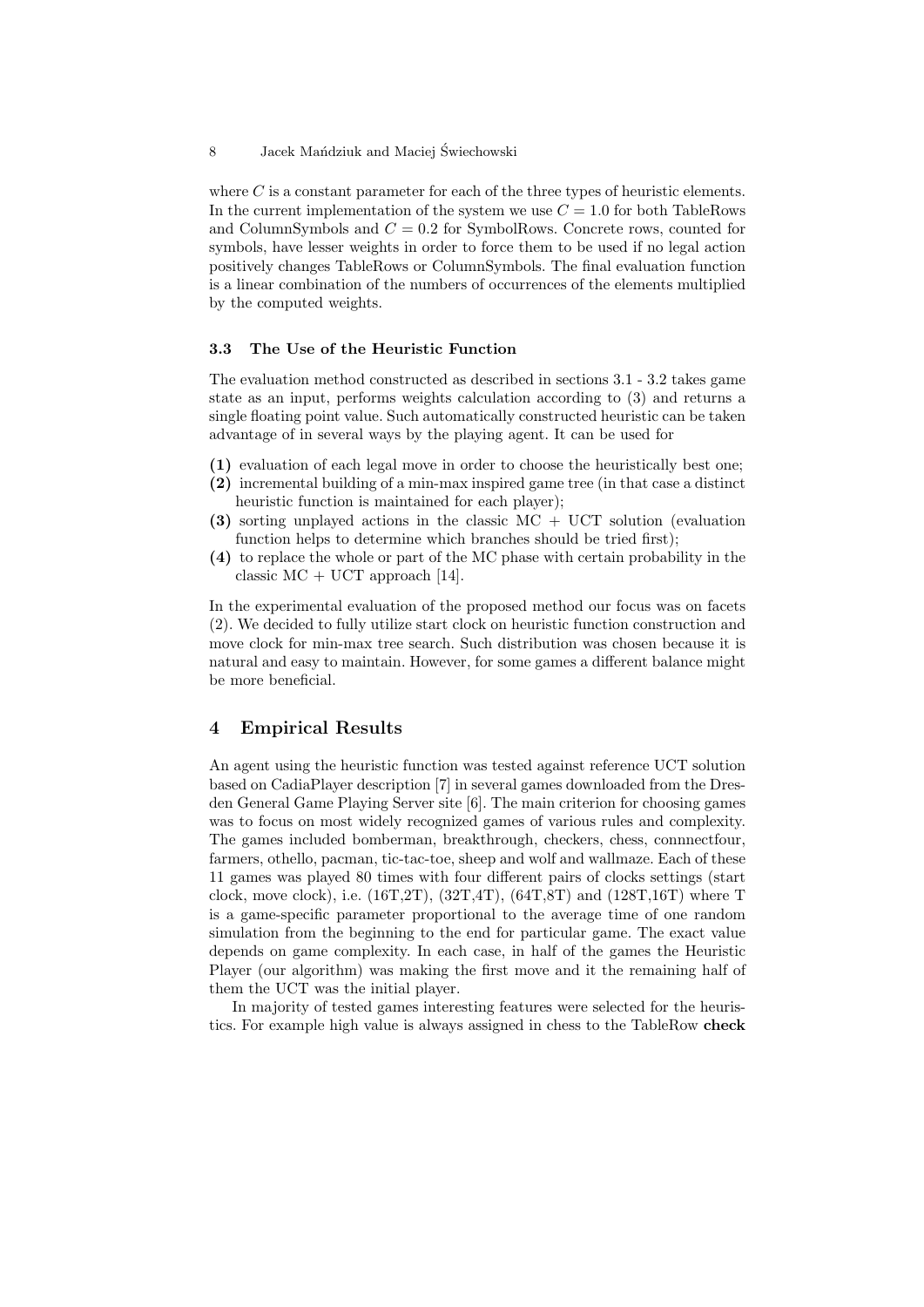| Game                         |                  | <b>HP</b> vs UCT. Clocks = $[16T, 2T]$ <b>HP</b> vs UCT. Clocks = $[32T, 4T]$ |
|------------------------------|------------------|-------------------------------------------------------------------------------|
| Bomberman                    | $6\%$ - $94\%$   | $11\% - 86\%$                                                                 |
| Breakthrough                 | $50\%$ - $50\%$  | $50\% - 50\%$                                                                 |
| Checkers                     | 64\% - $22\%$    | $66\%$ - $20\%$                                                               |
| Chess                        | $14\%$ - 0%      | $35\%$ - $10\%$                                                               |
| Connectfour                  | $48\%$ - $40\%$  | $45\%$ - $44\%$                                                               |
| Farmers                      | $36\%$ - $64\%$  | 32% - 68%                                                                     |
| Othello                      | $50\%$ - $25\%$  | 29% - 49%                                                                     |
| Pacman                       | $178\%$ - $22\%$ | $175\%$ - $25\%$                                                              |
| Tic-Tac-Toe                  | $55\% - 25\%$    | 30% - 33%                                                                     |
| Sheep and Wolf $89\%$ - 11\% |                  | $76\%$ - $24\%$                                                               |
| Wallmaze                     | $3\% - 0\%$      | $6\% - 0\%$                                                                   |

Table 1. Percentage results between the Heuristic Player and UCT for short times. The interpretation is the following: Heuristic Player win ratio - UCT win ratio (the remaining games are ties). The results in favor for the Heuristic Player are bolded.

making the player perform checking the opponent whenever possible. Our player achieves better win ratio in almost all games for the shortest of tested times, with bomberman and farmers being the only exceptions. The results prove that the evaluation function constructed during the preparation time has a positive impact on playing quality. With the increase of time the UCT becomes a stronger opponent. It is mainly due to a greater impact of MCS performed during the move clock. With extreme time limits, most parts of the tree constructed by UCT approach will have an exact goal values fetched directly from terminal states, whereas min-max algorithm requires a full tree expansion in order to fetch at least one real goal value. This is a key difference between the methods in terms of a tree search. For the longest time settings the heuristic player remained superior in five games. Chess and checkers are games which are in favor for our method in a most significant way, whereas bomberman and farmers are

Table 2. Percentage results between the Heuristic Player and UCT for longer times. See description of Table 1.

| Game                           |                              | <b>HP</b> vs UCT. Clocks = $[64T, 8T]$ <b>HP</b> vs UCT. Clocks = $[128T, 16T]$ |
|--------------------------------|------------------------------|---------------------------------------------------------------------------------|
| Bomberman                      | $\left 21\%\right.$ - 70%    | $14\%$ - $77\%$                                                                 |
| Breakthrough                   | 48% - 52%                    | $37\%$ - $63\%$                                                                 |
| Checkers                       | $84\% - 10\%$                | $74\% - 16\%$                                                                   |
| Chess                          | $145\% - 9\%$                | $ 23\% - 4\% $                                                                  |
| Connectfour                    | 45% - 46%                    | $41\% - 51\%$                                                                   |
| Farmers                        | $14\% - 86\%$                | $11\% - 89\%$                                                                   |
| Othello                        | 38% - 49%                    | $30\% - 54\%$                                                                   |
| Pacman                         | $155\% - 45\%$               | $151\%$ - $49\%$                                                                |
| Tic-Tac-Toe                    | 44% - 46%                    | $24\%$ - 58%                                                                    |
| Sheep and Wolf $70\%$ - $30\%$ |                              | $58\% - 42\%$                                                                   |
| Wallmaze                       | $\left 29\%\right $ - $25\%$ | $34\% - 30\%$                                                                   |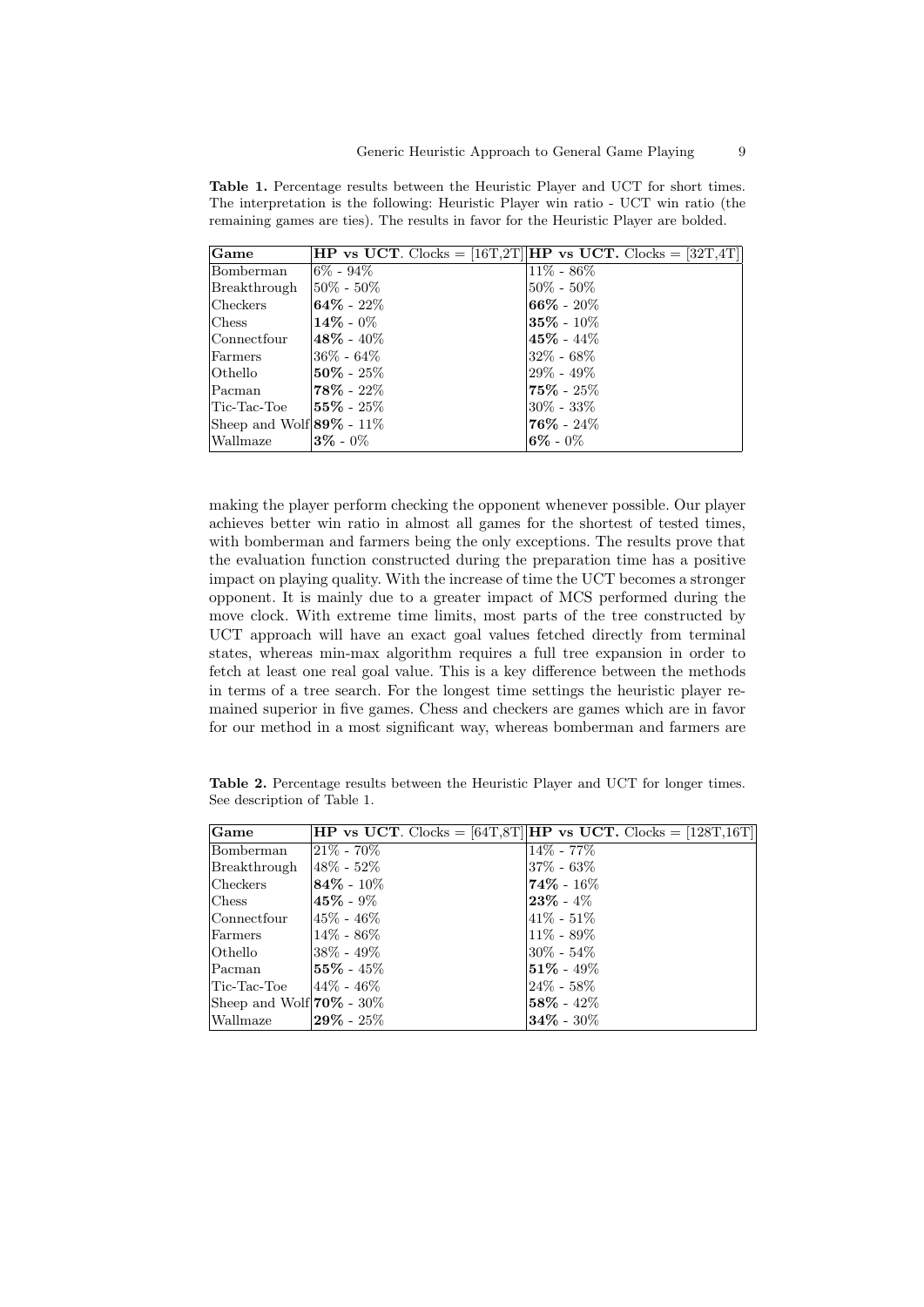games at which the UCT is undeniably better. Below we present two evaluation functions obtained for chess and bomberman, respectively.

Chess. The evaluation function primarily forces to check the opponent whenever possible and rewards having a greater number of particular pieces. Piece types have various levels of importance assigned. Moreover, board positions where a threat to adversary king's initial location (coordinates) is applicable are slightly favored. The most varying symbols are discovered as  $wp, wn, wb, wg, wr, bp, bn$ bb, bq, br for cell. These symbols represent chess pieces. For example wn stands for white knight and bq stands for black queen.

## 1. TableRows:

- a (check,  $0.8$ ); (pawn\_moved\_two,  $-0.006$ ); (piece\_has\_moved,  $-0.25$ ).
- These symbols represent one-time actions that can occur after a move. 2. ColumnSymbols:
	- **a** For cell at column 2:  $(b,-0.008)$ ;  $(bb,-0.08)$ ;  $(bn,-0.04)$ ;  $(bp, 0.1)$ ;  $(bq;$  $(0.21)$ ; (br;  $(0.12)$ ; (wb, 0.29); (wn, 0.16); (wp, 0.11); (wq, 0.52); (wr; 0). Pieces counts (known as strength of the material) are captured here.
	- **b** For check at column 0: (black,  $0.36$ ); (white,  $-0.43$ ). The white player is advised to check the black player.
	- c More values are discovered for all symbols in check,
	- pawn moved two, piece has moved, but with little impact.
- 3. SymbolRows:
	- a All rows with varying symbols that occurred during simulations, e.g. (cell a 4 wq, 0.012). Values are within the range (-0.02, 0.02). Particular board cells with concrete pieces are evaluated here.

Bomberman. This is an example of a game for which usually only one varying symbol is discovered. It is 1 at the first index of blockedeast table. It turned out that one random simulation in step 2 of the selection phase  $(3.1)$  is insufficient since, if acting randomly, a player has 50% chance of dying because of its own bomb in the first turn of the game. The only legal action is to place a bomb or move in unblocked direction. The probability of losing in a few turns drastically increases. UCT is capable of finding the safe path if given enough time.

- 1. TableRows: (location, -0.1).
- 2. ColumnSymbols:
	- a For table location, column 0: (bomb0, -0.5); (bomb1, -0.11); (bomb2, 0.05); (bomb3, 0).
	- b For location, columns 1 and 2: not meaningful values.
- 3. SymbolRows: (blockedeast 1 2, 0) (blockedeast 1 7, 0).

The term location which appeared above describes rows with the following structure *(location ?object ?x ?y)*. Its column 0 (?object) contains symbols representing object located at  $(2x, 2y)$  coordinates (columns 1,2). Possible objects are bomberman, bomberwoman, bomb0, bomb1, bomb2 and bomb3. The term blockedeast means, if present, that east direction is not available at particular coordinates. The game description includes also north direction which was not selected by the algorithm. The goal of the game is to avoid bombs (of any players) and make the opponent die by a bomb.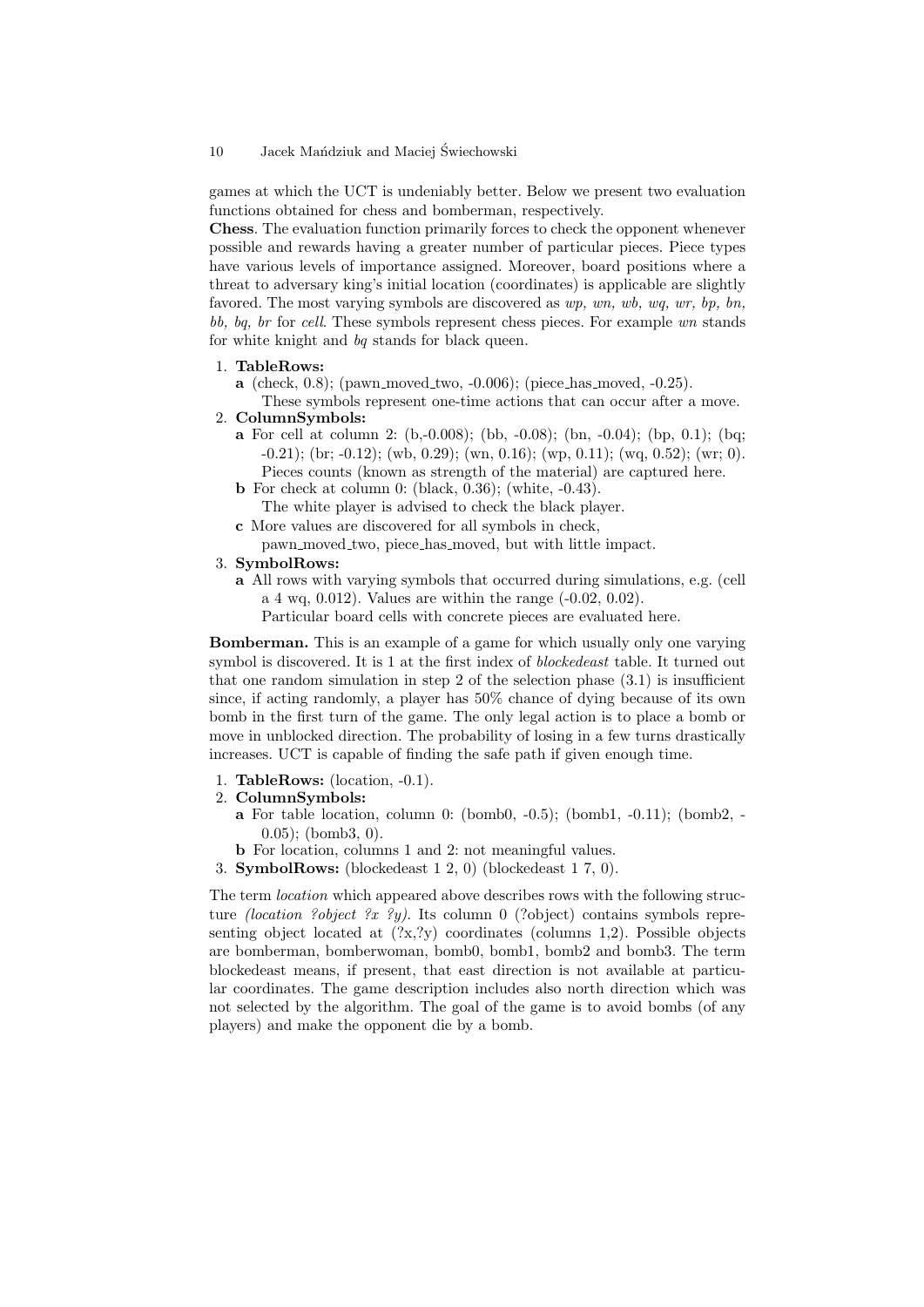# 5 Conclusion

A novel approach to building a heuristic evaluation function for General Game Playing has been presented. The proposed algorithm clearly outperforms UCT in four out of eleven games while losing visibly in three games. The introduced heuristic evaluation is constructed in a fully automatic way. Instead of using predefined categories it counts occurrences of carefully filtered elements of three different kinds. GDL description is lexical by nature and there are no ready-touse numbers encoded (even mathematical operators must be explicitly defined for all possible arguments of lexical symbols). Our solution not only extracts numbers but also assesses their usefulness. Only elements whose values' variability is caused by a player's move are considered which is an essential idea of the algorithm. Their usefulness is further remodeled by their correlation with a game score. Experiments show that the method is well suited for games in which some 'objects' are created, destroyed or moved. Objects can be of any type like money, pieces, buildings, obstacles etc. The evaluation function can be inserted at several stages of GGP scenario. It can be used to guide MC or UCT search, which vastly improves the quality of play for games it normally performs bad at and moderately decreases the quality of play for games it has advantage in. The integration may even proceed a step further - the agent may discover, during the learning phase, whether using plain heuristic approach or guided UCT gives better results. Better strategy may by dynamically chosen for the actual play. The other way to improve the method would be to incorporate it into a complex agent featuring various heuristic functions and equipped with a feedback-based learning mechanism to choose the best suited evaluation for a currently playing game.

The main weak point of the proposed solution is that quality of the computed function greatly depends on the numbers of simulations which fall into won and lost categories. If a game lasts for a very long time or a tie is the typical result, the evaluation function may be inaccurate. Such games are also difficult to master by UCT approaches because most of the results propagated in a tree are ties. Our current work concentrates on extension of the proposed method towards automatic discovery of correlations among particular game elements (game aspects) which would allow capturing their dynamic (changing in time) mutual dependencies. This issue, in its general form, is highly challenging. To the authors' knowledge no universal solution for automatic discovery of such correlations exists, even in well-researched classical board games domain (chess, checkers, Go, Othello, etc.).

Acknowledgments. Maciej Świechowski would like to thank Foundation for Polish Science under International PhD Projects in Intelligent Computing. Project financed from The European Union within the Innovative Economy Operational Programme 2007-2013 and European Regional Development Fund.